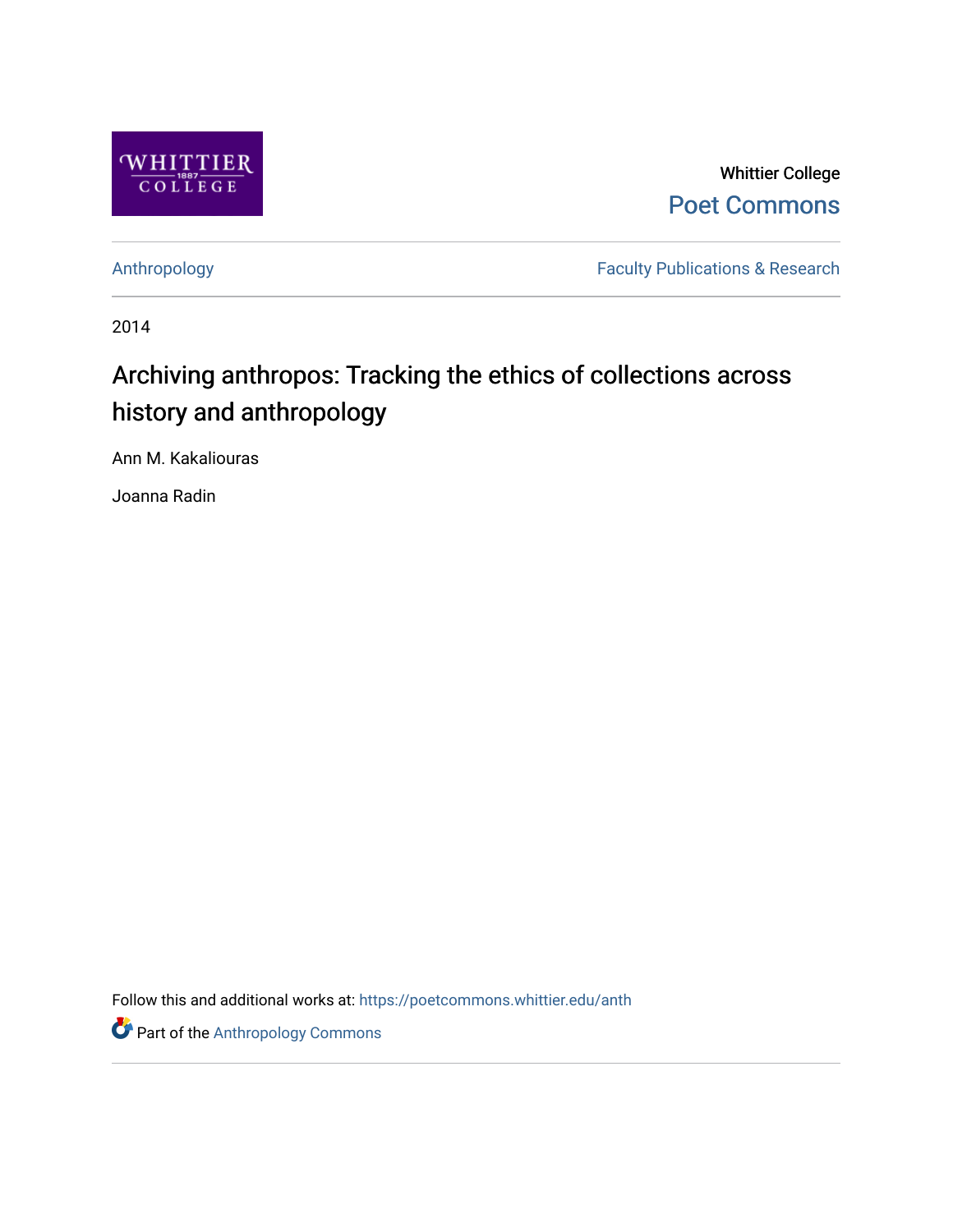# Archiving Anthropos: Tracking the Ethics of Collections across History and Anthropology

ANN M. KAKALIOURAS AND JOANNA RADIN

In this special issue of *Curator: The Museum* Journal we have invited scholars in history and anthropology to contribute papers focusing on ethical issues that arise in using and contemplating anthropological collections and practices of collecting, past and present. The aim is to demonstrate that what was collected (and sometimes how it was collected) has consequences for shaping scientific and ethical claims made by academics, museum workers, and descendant communities. The values and norms of past collectors are not automatically transmitted into the present. Our ideas about the appropriate use, display, and disposition of these collections are being transformed by new circumstances. Both the creation and the continuing existence of collections in some museums and academic institutions have been fraught with controversy, as the repatriation movement as shown us.

We employ anthropos-the Greek word for "man" or more generally, "human"—in the title, because we are interested in how anthropologists have sought to assemble collections in the service of understanding what it is to be human, itself a historically unstable phenomenon. In nineteenth- and twentieth-century collecting, what resulted was less a material archive of humanity in general, and more a disproportionate representation of the ancestors and heritages of colonized and subjugated peoples.

Together, the papers in this issue consider how the existence and deployment of these sorts of collections have figured into the history and practices of anthropology. In other words, how did collections shape the questions anthropologists asked? Or the avenues of inquiry anthropologists chose to pursue? Or the sorts of knowledge that became valuable to anthropologists, as well as to the publics served by anthropology? What of those who were simultaneously collected and excluded from the interpretations of their own cultures and histories?

Collecting continues today in anthropology. It may take the form of sociocultural anthropologists recording conversations; archaeologists and physical anthropologists excavating habitation sites and burials; ecological anthropologists measuring body types in different environments; or geneticists collecting blood samples. What can we learn from attending to the practices of anthropological collecting and the knotty ethical issues that currently arise in the discipline? Addressing the ethical dimensions of anthropological practices involving collections will have consequences for gathering, keeping, and stewardship of information or materials on the museum shelf, in the historical archive or in the genetic database.

Looking at practices of collecting and collections management has meant, for many of us,

Ann M. Kakaliouras (akakalio@whittier.edu), associate professor, Anthropology, Whittier College, Whittier, California. Joanna Radin (joanna.radin@yale.edu), assistant professor, History of Science and Medicine, Yale University, Hew Haven, Connecticut; she also has affiliations with the departments of Anthropology and History.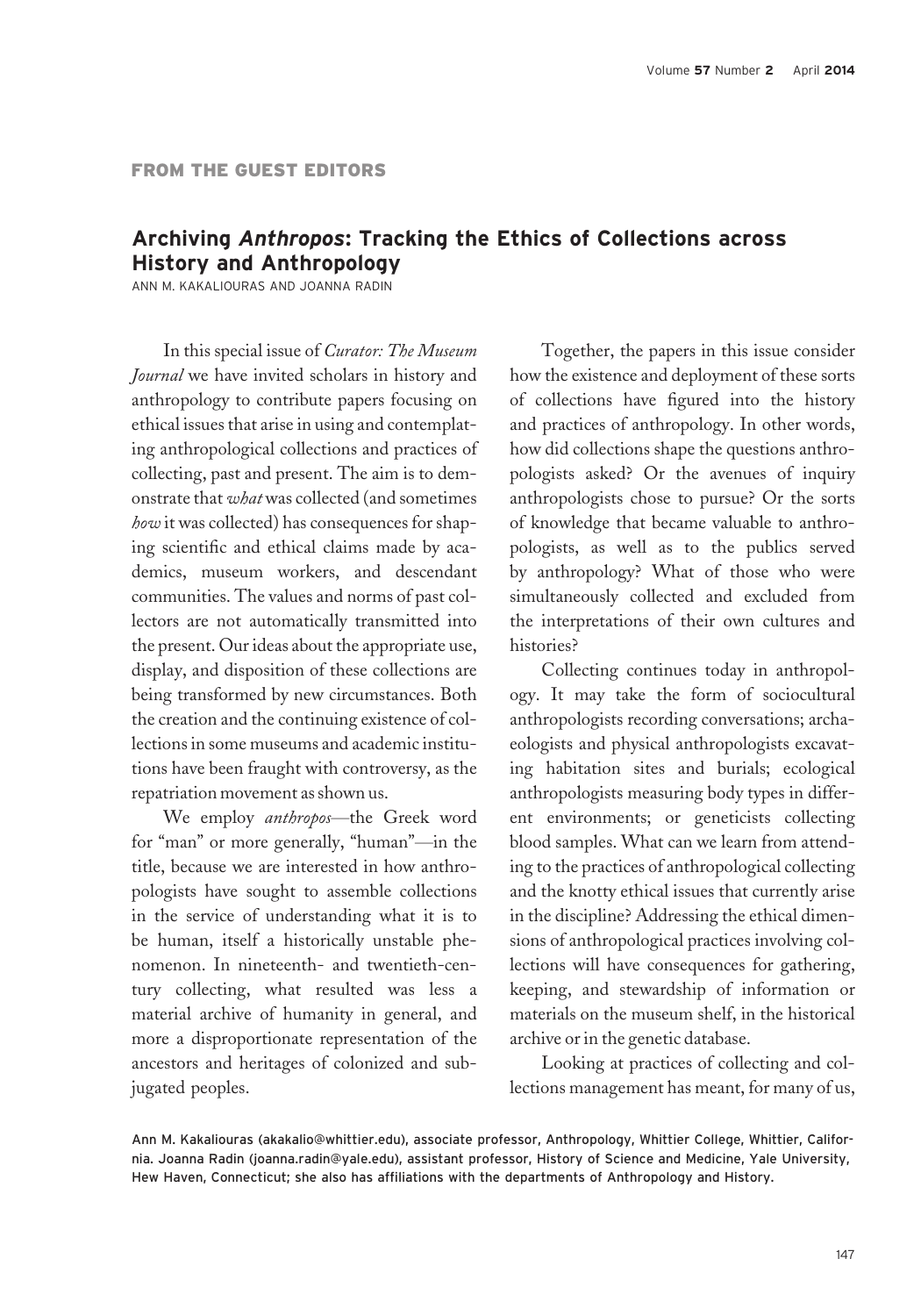paying attention to the objects of anthropological desire (such as bones, artifacts, measurements, and recordings of songs and stories). It has meant examining the field notes, correspondence, and other forms of documentation (or lack thereof) that have discursively created concepts about a collection's use or importance at a particular time and place. Such materials allow us to ask questions about how that initial value has changed over time.

One of the key themes that emerged in this series of papers is how collections and collecting practices have brought ideas about peoples and places into being. Margaret Bruchac carefully recovers Kwakwaka'wakw women's cultural knowledge from the written dialogue between Franz Boas, the father of American anthropology, and one of his central informants, George Hunt. The field of anthropology came to know of the Indigenous people of the Northwest Coast primarily through the long-distance collaboration between Boas and Hunt. Yet Hunt relied on cultural information he acquired through his Indigenous wives and their female relatives.

Robert Kett shows how scientific conceptions of the ancient Olmec of Southern Mexico and the landscape around them were created through the work of archaeologists who romanticized as they excavated monumental sites, and ornithologists who collected scores of birds—as well as through the discourse among these different groups of scientists. Kett contends that these distinctive "epistemological ecologies" need our attention if we are to understand the histories of collections and the meanings that have been produced from them.

Lydia Pyne contributes to the notion of collections having affect, through her examination of the Klasies River Mouth caves in South Africa, the site of numerous excavations that have uncovered early human fossils and have stimulated philosophical and technical controversies about the nature of the physical evidence. She refers us to twentieth-century philosopher Ernst Cassirer and his approach to regarding collections as "Objekts" with epistemic identities.

Bruchac, Kett, and Pyne show us that collections are interpretively powerful, but also partial and fragmented. Knowledge produced from collections is deeply reflective of "official" or accepted perceptions of faraway peoples and places. Often, little room for alternative narratives remains when collections gain meaning through seemingly authoritative descriptions and interpretations.

New interpretations and re-examinations of old collections may expose further ethical and practical problems. Desirée Martinez, Wendy Teeter, and Karimah Kennedy suggest how archaeological practices intertwined with Native practices and perspectives have created new ethical contexts for collections of human remains, which are simultaneously Indigenous ancestors. Focusing on the work of the Pimu Catalina Island Archaeology Project (PCIAP), and the history of collecting on Catalina Island (off the coast of Southern California), they tackle the challenges of finding appropriate people and places for the repatriation of human skeletal remains in accordance with the Native American Graves Protection and Repatriation Act (NAGPRA). They expose the deficits in the collection they examine in depth: unknown proveniences (original locations); fragmentary records; and careless handling.

Ann M. Kakaliouras takes a philosophical look at repatriation, the loss of collections, and what this all means for physical anthropology, as she surveys how bioarchaeologists and skeletal biologists have responded to NAGPRA and the idea of repatriation in general. She explores related issues from the perspective of physical anthropology, asking scientists to reimagine their previous relationships with and approaches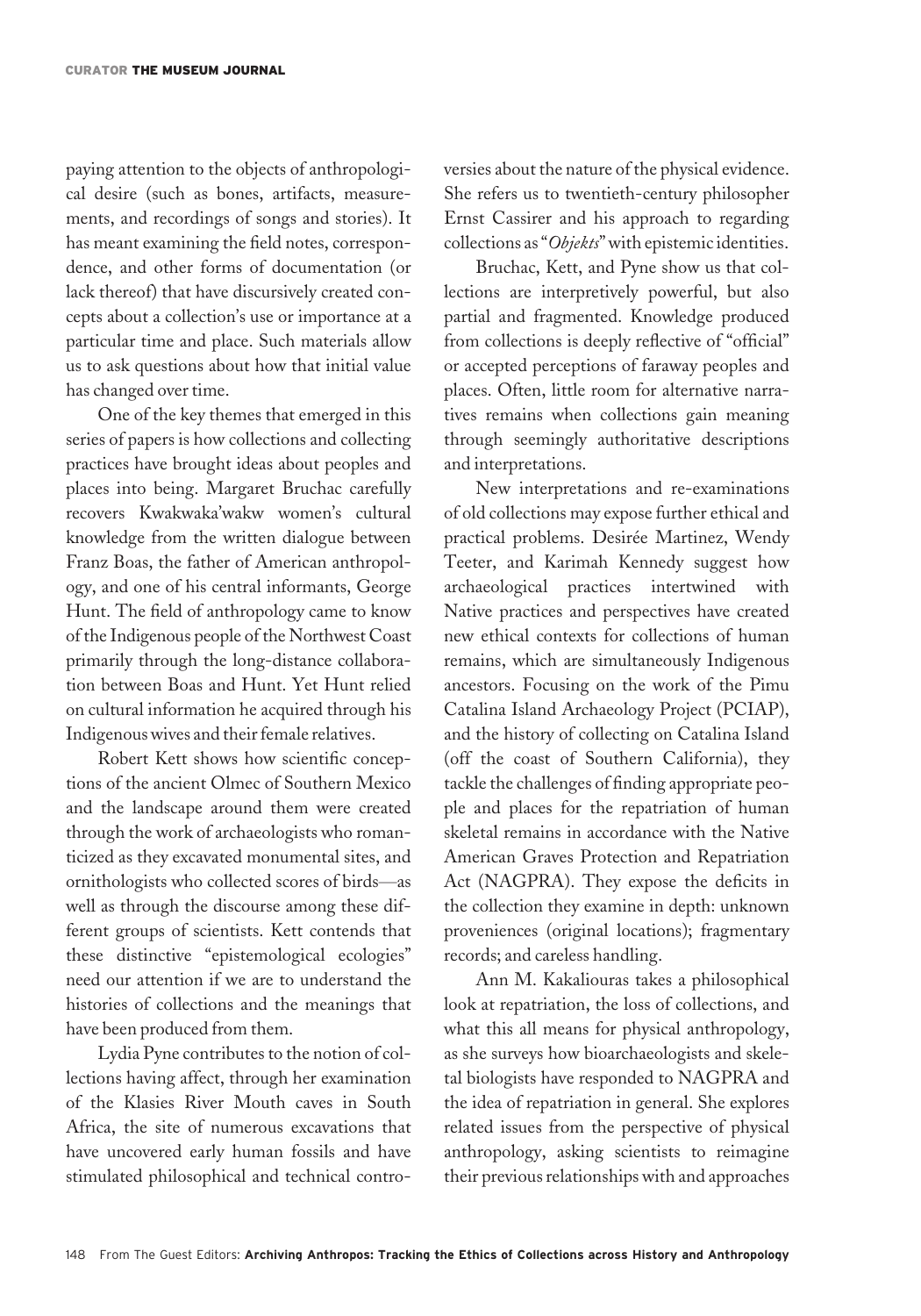to human remains that have been repatriated. Kakaliouras suggests that physical anthropology "as usual" may no longer be an appropriate approach to engaging with human remains in the milieu that repatriation has created.

Catherine A. Nichols examines the practice of exchanging anthropological objects—as museums did in the nineteenth and early twentieth centuries—by tracing the biography of a Hopi sacred object (collected by the Bureau of American Ethnology in 1879) from the Smithsonian Institution to the Musée d'Ethnographie du Trocadéro in Paris in 1885. Nichols enumerates the consequences of these transfers, which created problems for research, for potential repatriation claims, and for the loss of information and disruption of catalogues. This history has been a limiting factor in similar exchanges today.

Heather Edgar and Anna Rautman, in their narrative of the policies of the Maxwell Museum of Anthropology at the University of New Mexico, tackle the problems generated by new examinations and contexts for old collections. The Maxwell Museum maintains its historical policy of accepting new collections. The authors describe a case in which material remains from a roadside attraction came to be housed at the museum. The intricacies and costs of navigating the NAGPRA process for such a collection underscore the complexities and pressures that state and federal law have placed on the few museums that are willing to curate such collections.

While new interpretative lives for old collections have obviously strained existing ethical frameworks, new technologies promise more complications. Among other concerns, they have permitted new categories of materials to be collected and preserved. Joanna Radin explains that the development of cold storage technologies in the mid-twentieth century inaugurated a

new "salvage era" in anthropology. Instead of bones and artifacts, the desired material became blood, which could now be kept indefinitely in freezers. The unique or isolated blood profiles from Indigenous people began to be collected in ways similar to how bones and artifacts were collected in the nineteenth century. Radin follows the career of biological anthropologist Jonathan Friedlander—essentially archiving the anthropologist—by chronicling his involvement in blood collection, research, and ethical controversies around his activities. Her examination of his and her own "collection" activities (of his personal archive of papers) situates ethics at the center of any scholar's knowledge practices.

As Trudy Turner reminds us: "Scientists are collectors." She shows us that the existence and long-term curating of DNA samples from millions of people demonstrates that scientific collecting is perhaps just ramping up in the twenty-first century. Turner outlines the legal and political landmarks in both collecting and ethical practices that have informed the last few decades of research in biological anthropology. There is the prospect that biobanks—which house blood and tissue samples of humans and animals—will only grow in number and scientific relevance. The future may well demand more attention to informed consent, as well as agreements between researchers, communities, and countries—issues that will govern the future of collection practices and curating itself.

We hope the contributions to this special issue of Curator: The Museum Journal will generate discussion and reflection, not just about anthropological collecting and collections, but also about the ethics of collecting as a scholarly enterprise. These papers make clear that each collection has its own complicated life story and politics, which are inextricable from its ability to tell us something about what it means to be human. Whether a collection is material or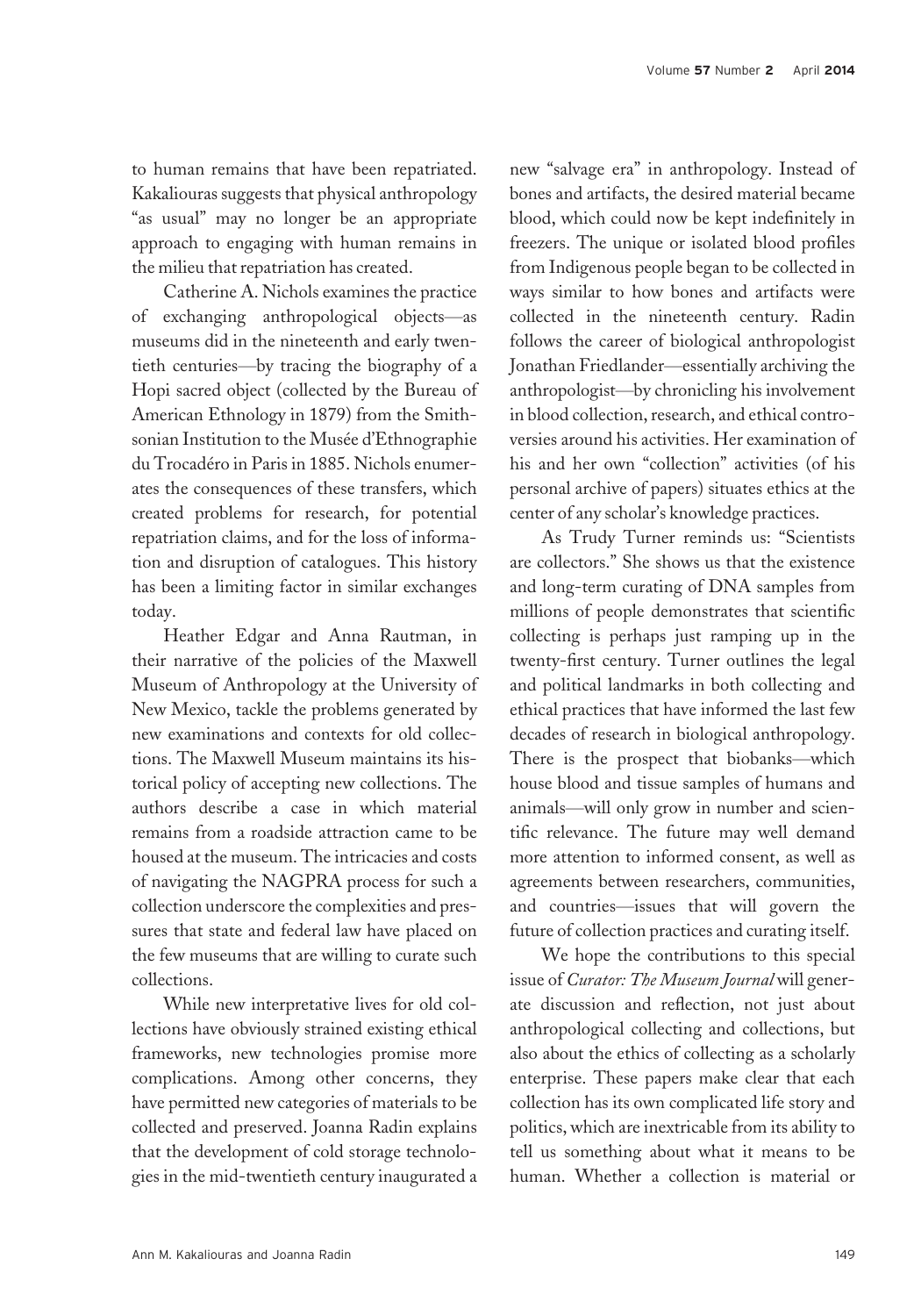ephemeral, whole or fragmented, in a file folder, a freezer, or on a DVD, the activity of collecting itself implies that something is transferred from an original location to a new context, and then put to new uses. Therefore, those who control, deploy, or make meaning from collections need to acknowledge that the descendants of those who were collected are now a part of this enterprise. The increasing participation of multiple stakeholders in work that is done with collections also means that scientists, in particular, should not—and in many cases cannot—collect, investigate, collaborate, and publish in isolation from the histories of and publics involved in the collections they study. This development is not a weakening of the scientific enterprise. Rather, as the papers in this issue demonstrate, it reflects the movement toward a more honest recognition of the complex social relationships and continually emerging politics of exchange that have always been a part of science. END

### ACKNOWLEDGMENTS

This project has been dependent upon materials with enduring connections to a broad range of descendant communities. Our hope is that these papers will stimulate conversations in which all of those invested in the care of these collections may have a voice. We would also like to heartily thank the anonymous reviewers for all their helpful comments. Finally, we are grateful to all of the contributors for their patience, hard work, and insightful articles.

## CONTRIBUTORS TO THIS ISSUE

Margaret M. Bruchac (Abenaki) wears many hats (literally and figuratively). During graduate study at the University of Massachusetts Amherst, she performed living history at Old Sturbridge Village Museum. From 2003-2009, she served as the Five College Repatriation Research Liaison for Amherst College; from 2009-2012, she was Coordinator of Native American Studies at the University of Connecticut. She is currently an Assistant Professor of Anthropology and Coordinator of the Native American Studies Initiative at the University of Pennsylvania. Her recent research investigates the social negotiations, patterns of circulation, and modes of representation that shape museological understandings of wampum as contested Indigenous cultural heritage.

Heather J.H. Edgar received her B.A. from the University of Nevada, Las Vegas; M.A. from Arizona State University; and Ph.D. from Ohio State University. All of her training has been in biological anthropology, with an emphasis on bioarchaeology. Most of her research focuses on understanding how cultural and historical events and trends shape biological variation in populations, especially in North America. As Curator of Human Osteology for the Maxwell Museum of Anthropology, University of New Mexico (UNM), sheis responsible for pre-contact, historic, and contemporary human skeletal collections. She also serves as Assistant Professor of Anthropology at UNM.

Ann M. Kakaliouras was initially trained in human skeletal biology and paleopathology as an undergraduate at Hamline University, in St. Paul, Minnesota. As an assistant at Hamline's Osteology Laboratory from 1991-1995 she helped prepare Indian ancestors for repatriation and participated in reburials. She went on to graduate school in bioarchaeology at the University of North Carolina, Chapel Hill, but maintained her interest in repatriation and NAGPRA. Her current research focuses on the history of twentieth-century encounters between physical anthropologists and Native American people. She is currently an Associate Professor of Anthropology atWhittier College, inWhittier, California.

Robert J. Kett is a doctoral candidate in cultural anthropology at the University of California, Irvine. His dissertation draws on anthropology, art history, and science studies to examine histories of artistic and scientific practice in southern Mexico and their connection to the dramatic development of the region in the twentieth-century. In addition to his dissertation research, he has curated a number of exhibitions and is co-editor of Learning by Doing at the Farm: Craft, Science, and Counterculture in Modern California (2014, Soberscove Press).